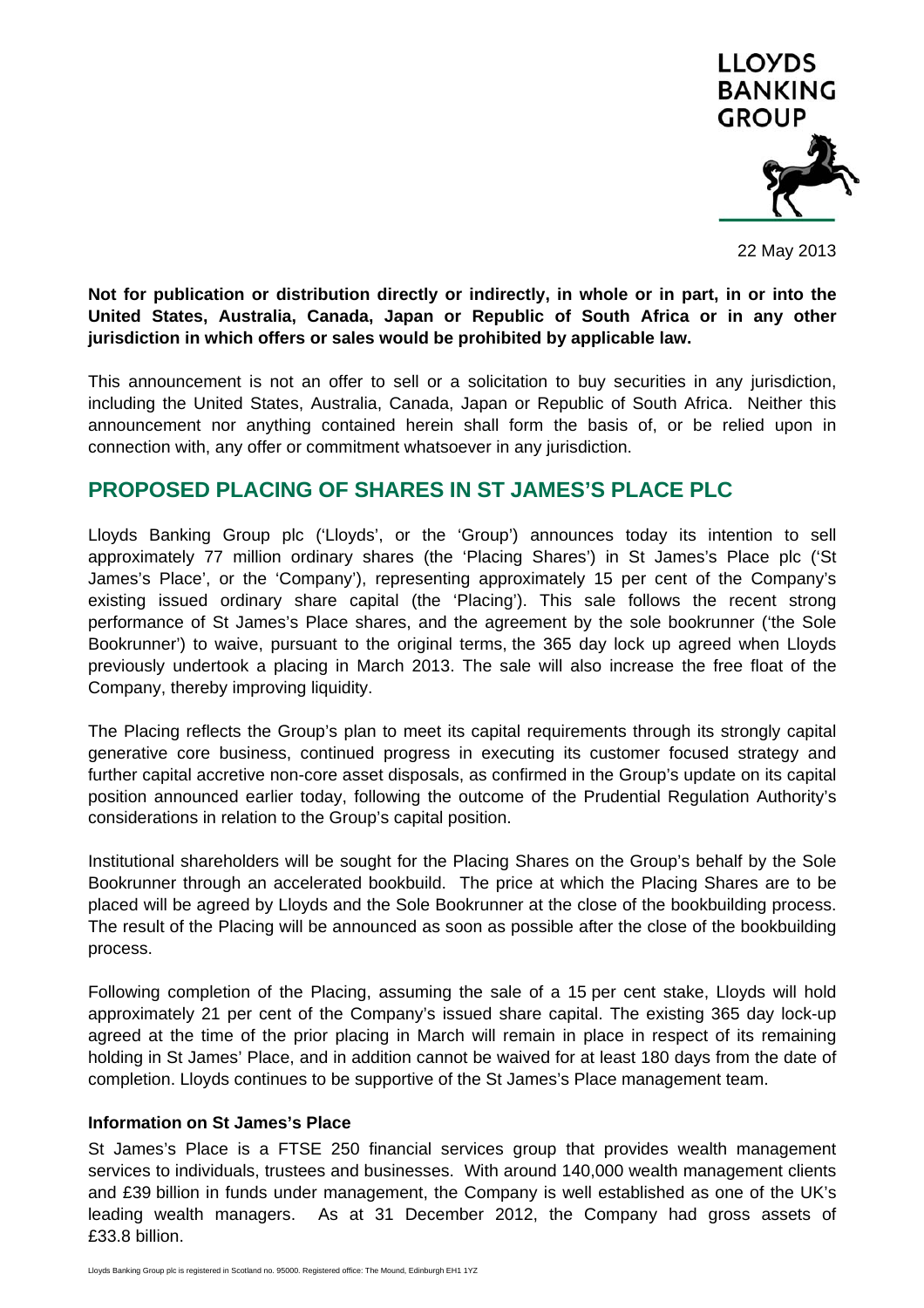## **Effect of the Proposed Placing on Lloyds Banking Group**

On completion of the Placing, assuming the sale of a 15 per cent stake, the Group will realise a gain on sale of approximately £40 million. On this basis, the Placing is expected to increase the Group's core tier 1 capital by approximately £40 million, equivalent to an approximate 1 basis point benefit to its core tier 1 capital ratio (under current capital rules). On a pro forma fully loaded CRD IV basis, it is estimated that the Placing will increase the Group's common equity tier 1 capital by approximately £500 million, equivalent to an approximate 16 basis points benefit.

The Group currently accounts for St James's Place as an associate, reflecting the Group's share of the Company's profit within its income statement, and expects to continue to do so post sale. The statutory profit after tax but before minority interest attributable to St James's Place in the Group's accounts for the year ending 31 December 2012 was £76 million.

 $-$  END $-$ 

For further information:

**Lloyds Banking Group Investor Relations**  Charles King +44 (0) 20 7356 3537 Investor Relations Director Email: charles.king@finance.lloydsbanking.com **Lloyds Banking Group Corporate Affairs** 

Matthew Young +44 (0) 20 7356 2231 Group Corporate Affairs Director Email: matt.young@lloydsbanking.com

The distribution of this announcement and the offer and sale of the Placing Shares in certain jurisdictions may be restricted by law. The Placing Shares may not be offered to the public in any jurisdiction in circumstances which would require the preparation or registration of any prospectus or offering document relating to the Placing Shares in such jurisdiction. No action has been taken by the seller or Merrill Lynch International or any of their respective affiliates that would permit an offering of the Placing Shares or possession or distribution of this announcement or any other offering or publicity material relating to such securities in any jurisdiction where action for that purpose is required.

This announcement is not for publication, distribution or release, directly or indirectly, in or into the United States of America (including its territories and possessions), Australia, Canada, Japan or Republic of South Africa or any other jurisdiction where such an announcement would be unlawful. The distribution of this announcement may be restricted by law in certain jurisdictions and persons into whose possession this document or other information referred to herein comes should inform themselves about and observe any such restriction. Any failure to comply with these restrictions may constitute a violation of the securities laws of any such jurisdiction.

This announcement is not for publication, distribution or release, directly or indirectly, in or into the United States (including its territories and dependencies, any State of the United States and the District of Columbia). The securities referred to herein have not been and will not be registered under the U.S. Securities Act of 1933, as amended (the '**Securities Act**'), and, subject to certain exemptions, may not be offered or sold in the United States or to, or for the account or benefit of, U.S. persons (as defined in Regulation S under the Securities Act). Neither this document nor the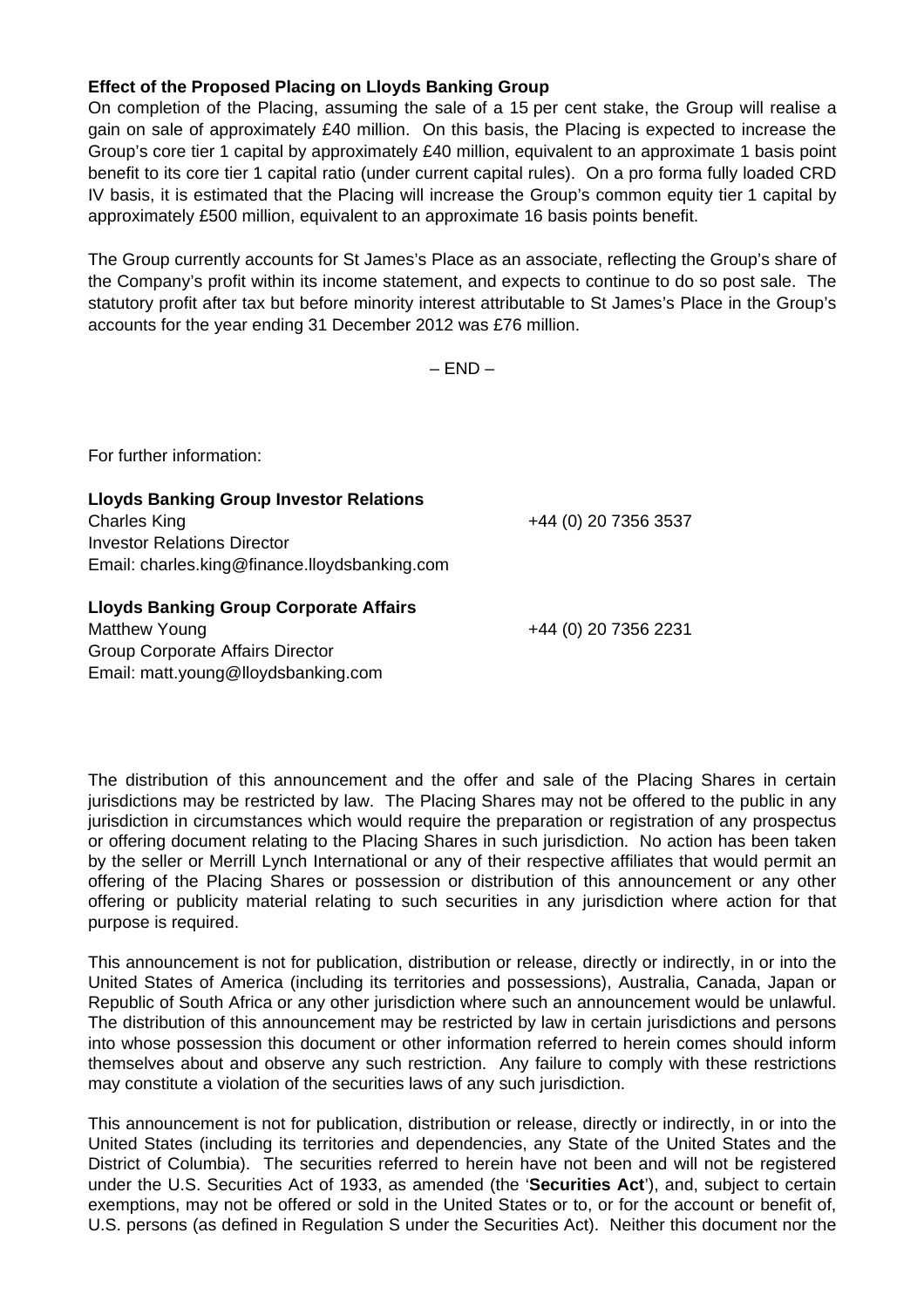information contained herein constitutes or forms part of an offer to sell or the solicitation of an offer to buy securities in the United States. There will be no public offer of any securities in the United States or in any other jurisdiction. The Company has not been and will not be registered under the U.S. Investment Company Act of 1940, as amended.

In member states of the European Economic Area ('EEA') which have implemented the Prospectus Directive (each, a 'Relevant Member State'), this announcement and any offer if made subsequently is directed exclusively at persons who are 'qualified investors' within the meaning of the Prospectus Directive ('Qualified Investors'). For these purposes, the expression 'Prospectus Directive' means Directive 2003/71/EC (and amendments thereto, including the 2010 PD Amending Directive, to the extent implemented in a Relevant Member State), and includes any relevant implementing measure in the Relevant Member State and the expression '2010 PD Amending Directive' means Directive 2010/73/EU. In the United Kingdom this announcement is directed exclusively at Qualified Investors (i) who have professional experience in matters relating to investments falling within Article 19(5) of the Financial Services and Markets Act 2000 (Financial Promotion) Order 2005, as amended (the 'Order') or (ii) who fall within Article 49(2)(A) to (D) of the Order, and (iii) to whom it may otherwise lawfully be communicated.

This announcement is not an offer of securities or investments for sale nor a solicitation of an offer to buy securities or investments in any jurisdiction where such offer or solicitation would be unlawful. No action has been taken that would permit an offering of the securities or possession or distribution of this announcement in any jurisdiction where action for that purpose is required. Persons into whose possession this announcement comes are required to inform themselves about and to observe any such restrictions.

In connection with any offering of the Placing Shares, Merrill Lynch International and any of its affiliates acting as an investor for their own account may take up as a proprietary position any Placing Shares and in that capacity may retain, purchase or sell for their own account such Placing Shares. In addition they may enter into financing arrangements and swaps with investors in connection with which they may from time to time acquire, hold or dispose of Placing Shares. They do not intend to disclose the extent of any such investment or transactions otherwise than in accordance with any legal or regulatory obligation to do so.

Merrill Lynch International, which is authorised and regulated in the United Kingdom by the FSA, is acting on behalf of Lloyds and no one else in connection with any offering of the Placing Shares and will not be responsible to any other person for providing the protections afforded to any of its clients or for providing advice in relation to any offering of the Placing Shares. Merrill Lynch International will not regard any other person as its client in relation to the offering of the Placing Shares.

## **FORWARD LOOKING STATEMENTS**

This announcement contains forward looking statements with respect to the business, strategy and plans of the Lloyds Banking Group, its current goals and expectations relating to its future financial condition and performance. Statements that are not historical facts, including statements about the Group or the Group's management's beliefs and expectations, are forward looking statements. By their nature, forward looking statements involve risk and uncertainty because they relate to events and depend on circumstances that will or may occur in the future. The Group's actual future business, strategy, plans and/or results may differ materially from those expressed or implied in these forward looking statements as a result of a variety of risks, uncertainties and other factors, including, but not limited to, UK domestic and global economic and business conditions; the ability to derive cost savings and other benefits, including as a result of the Group's Simplification programme; the ability to access sufficient funding to meet the Group's liquidity needs; changes to the Group's credit ratings; risks concerning borrower or counterparty credit quality; instability in the global financial markets, including Eurozone instability and the impact of any sovereign credit rating downgrade or other sovereign financial issues; market-related risks including, but not limited to, changes in interest rates and exchange rates; changing demographic and market-related